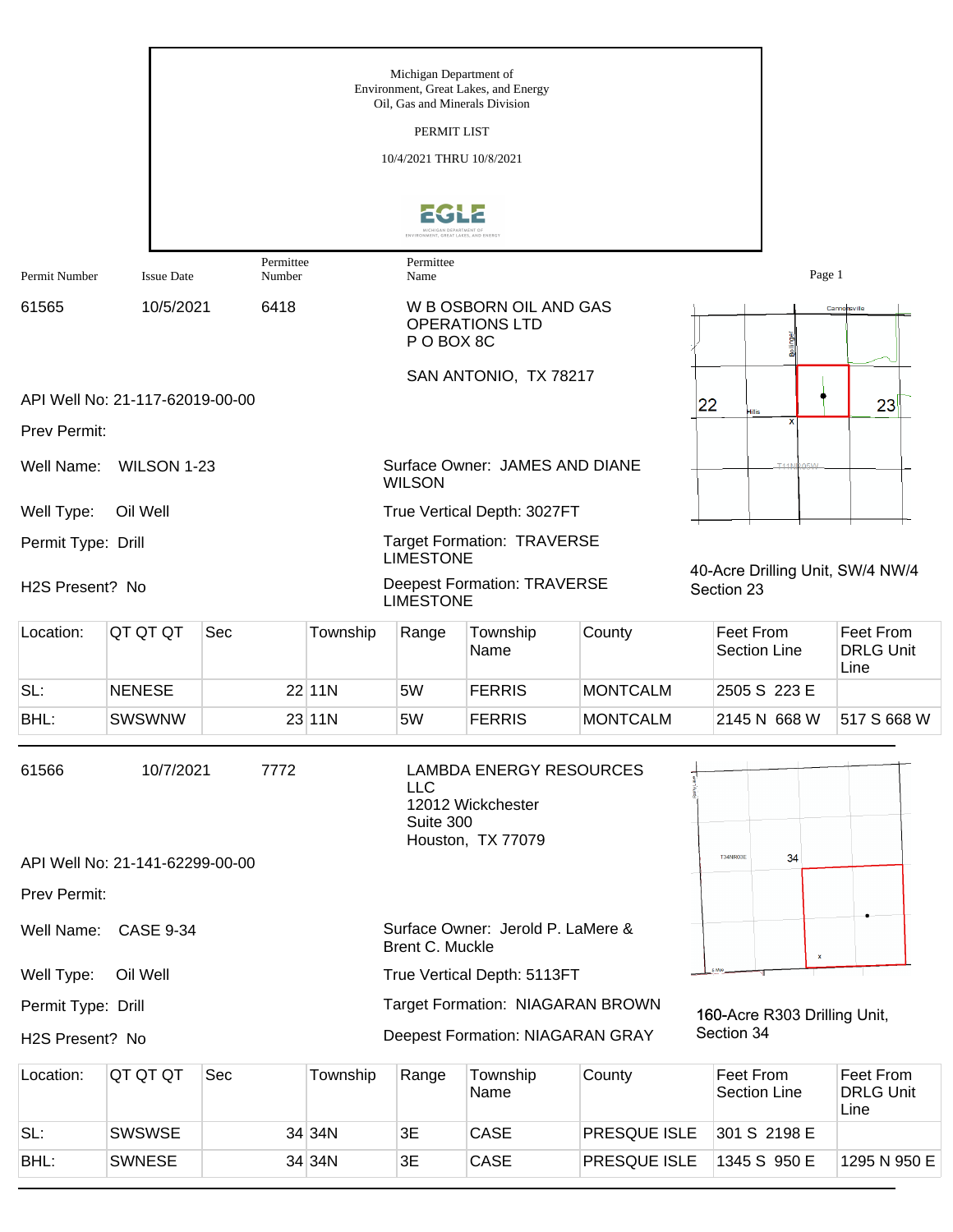

Permit Number Permittee Number Permittee Name Page 1

## **PLUGGING INSTRUCTIONS ISSUED:**

12333 4428 MID MICHIGAN GAS STORAGE CO PO BOX 2446

HOUSTON, TX 77252-2446 USA

API Well Number: 21-107-12333-00-00

Well Name: MCGC 101

Plug Inst. Issue Date: 9/30/2021

| Location | <b>IOT OT OT</b> | <b>Sec</b> Township | Range | Township Name | Countv          | Feet From Section<br>Line | <b>Feet From DRLG</b><br>Unit |
|----------|------------------|---------------------|-------|---------------|-----------------|---------------------------|-------------------------------|
| ISL:     | <b>CNS2NE</b>    | 11 I 14 N           | 19W   | l austin      | <b>IMECOSTA</b> | 660 S 1320 E              | 1660 S 1320 E                 |
| BHL:     | <b>CNS2NE</b>    | 11 I 14 N           | 19W   | AUSTIN        | <b>IMECOSTA</b> |                           |                               |

Comment: App to P&A expires on 9/30/2022

14247 4428

MID MICHIGAN GAS STORAGE CO PO BOX 2446

HOUSTON, TX 77252-2446 USA

API Well Number: 21-107-14247-00-00

Well Name: EAST AUSTIN 132

Plug Inst. Issue Date: 9/30/2021

| Location | <b>OT OT OT</b> | <b>Sec</b> Township | Range | <b>Township Name</b> | Countv         | <b>Feet From Section</b><br>Line | <b>Feet From DRLG</b><br>Unit |
|----------|-----------------|---------------------|-------|----------------------|----------------|----------------------------------|-------------------------------|
| ISL:     | <b>CNS2NE</b>   | 14 14 N             | 9W    | <b>AUSTIN</b>        | <b>MECOSTA</b> | 660 S 1320 E                     | 660 S 660 E                   |
| $IBHL$ : | ICNS2NE         | 14 I 14 N           | 9W    | <b>AUSTIN</b>        | <b>MECOSTA</b> |                                  |                               |

Comment: App to P&A expires on 9/30/2022

 $- - - - - - - - -$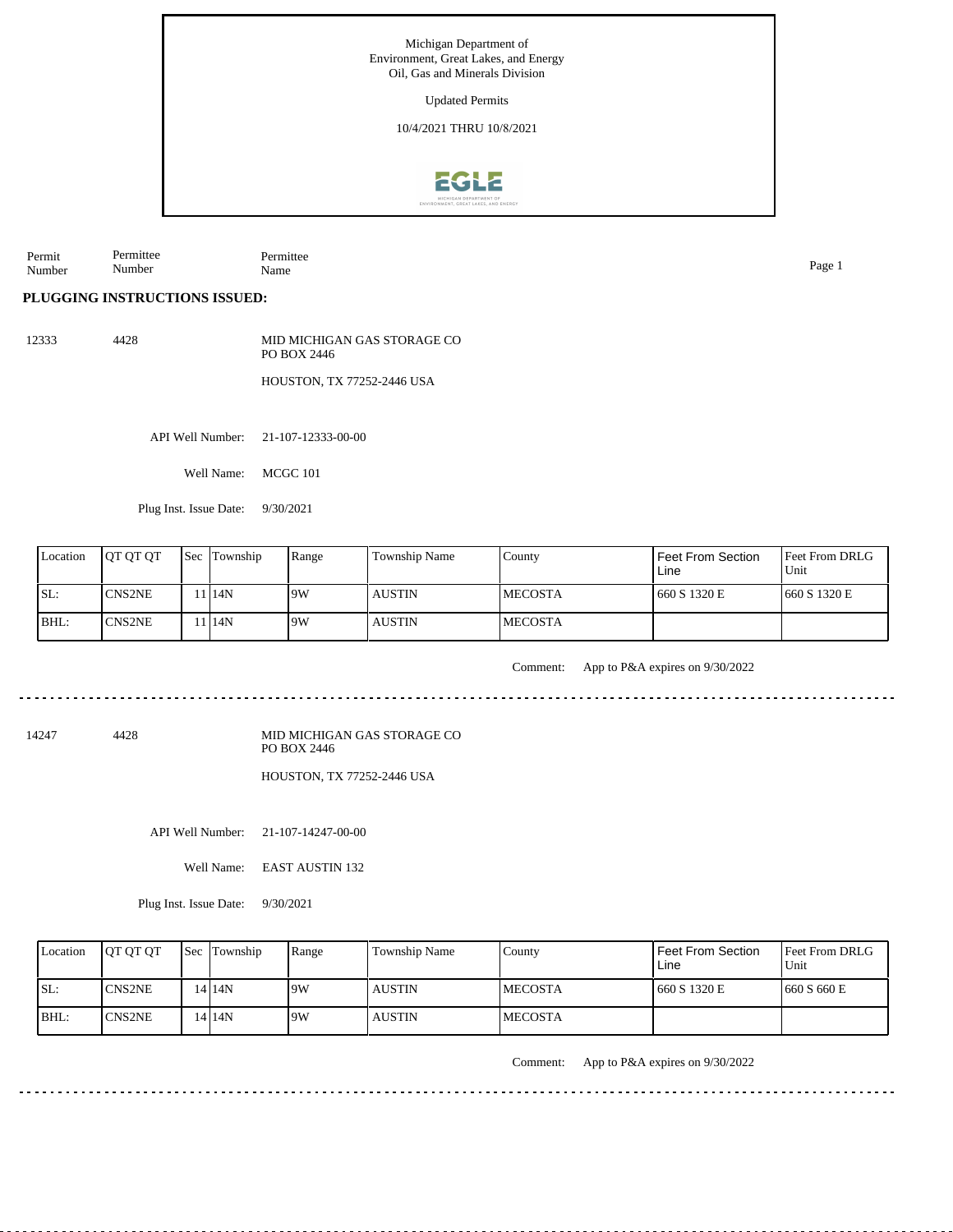Updated Permits

10/4/2021 THRU 10/8/2021



Permit Number Permittee Number

Name Page 2

Permittee

27278 4428 MID MICHIGAN GAS STORAGE CO PO BOX 2446

HOUSTON, TX 77252-2446 USA

API Well Number: 21-107-27278-00-00

Well Name: MCGC A-136

Plug Inst. Issue Date: 9/30/2021

| Location | <b>OT OT OT</b> | <b>Sec</b> Township | Range | Township Name | County          | Feet From Section<br>Line | <b>Feet From DRLG</b><br>Unit |
|----------|-----------------|---------------------|-------|---------------|-----------------|---------------------------|-------------------------------|
| SL:      | <b>E2SENE</b>   | 11 <sup>14</sup> N  | 19W   | <b>AUSTIN</b> | <b>IMECOSTA</b> | 660 S 150 E               | 1660 S 150 E                  |
| BHL:     | <b>E2SENE</b>   | 11 14N              | 19W   | <b>AUSTIN</b> | <b>IMECOSTA</b> |                           |                               |

. . . . . . .

Comment: App to P&A expires on 9/30/2022

3562 4428

MID MICHIGAN GAS STORAGE CO PO BOX 2446 HOUSTON, TX 77252-2446 USA

API Well Number: 21-107-03562-00-00

Well Name: TAGGART BROS INC 6

Plug Inst. Issue Date: 9/30/2021

| Location | <b>OT OT OT</b> | <b>Sec</b> Township | Range | <b>Township Name</b> | Countv          | <b>Feet From Section</b><br>Line | <b>Feet From DRLG</b><br>Unit |
|----------|-----------------|---------------------|-------|----------------------|-----------------|----------------------------------|-------------------------------|
| ISL:     | <b>ICNNWNE</b>  | $14$   $14N$        | 9W    | <b>AUSTIN</b>        | <b>IMECOSTA</b> | 660 N 660 W                      |                               |
| BHL:     | <b>ICNNWNE</b>  | 14 I 14 N           | 9W    | <b>AUSTIN</b>        | <b>IMECOSTA</b> |                                  |                               |

Comment: App to P&A expires on 9/30/2022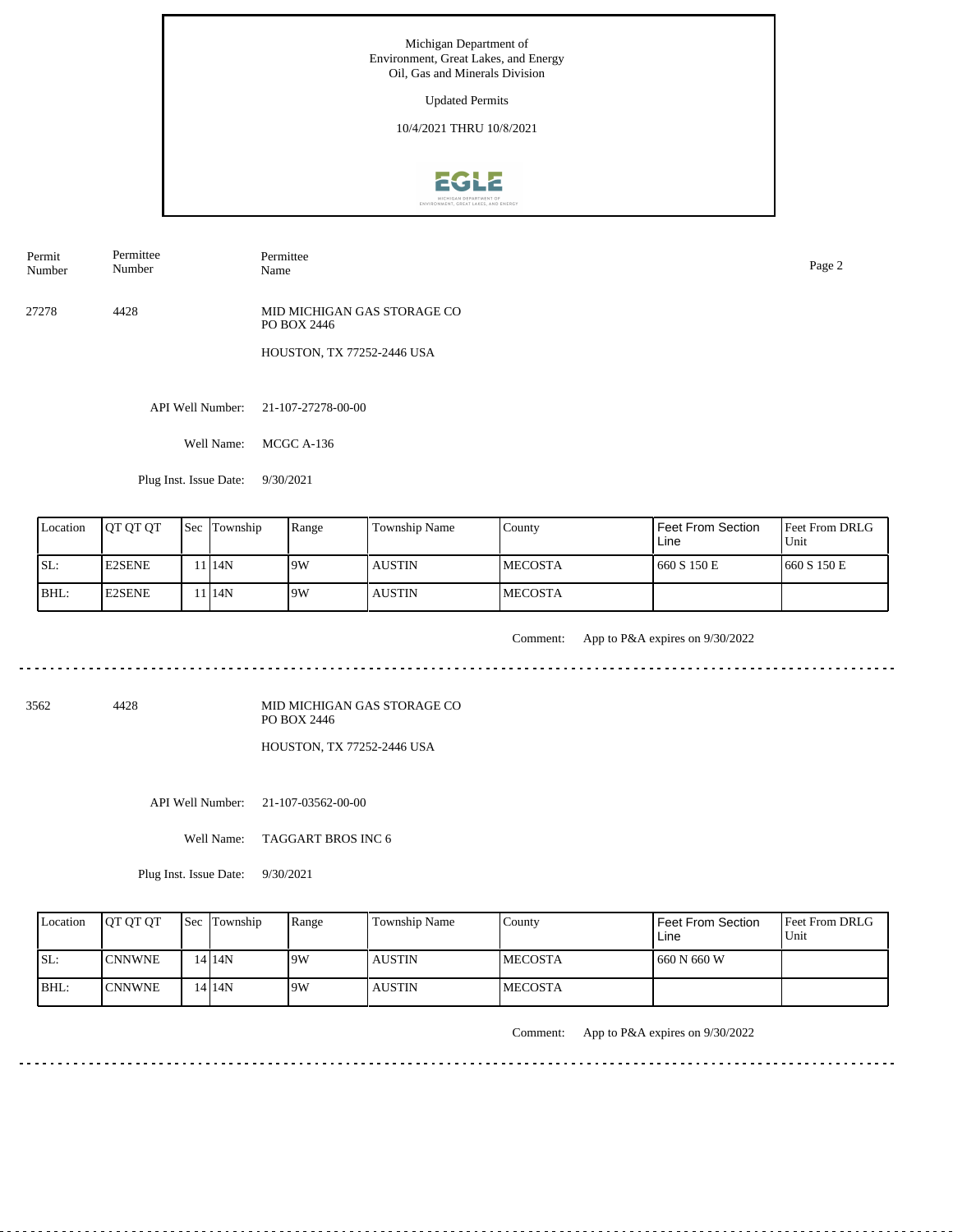Updated Permits

10/4/2021 THRU 10/8/2021



5845 2298 Permit Number Permittee Number Permittee Name CHEVRON ENVIRONMENTAL MANAGEMENT & REAL ESTATE C0 2210 W. PINE RIVER RD. BRECKENRIDGE, MI 48615 Page 3

API Well Number: 21-035-05845-00-00

Well Name: SWITZER, FLOYD O 4

Plug Inst. Issue Date: 10/6/2021

| Location | <b>OT OT OT</b> | <b>Sec Township</b> | Range | <b>Township Name</b> | County        | Feet From Section<br>Line | <b>Feet From DRLG</b><br>Unit |
|----------|-----------------|---------------------|-------|----------------------|---------------|---------------------------|-------------------------------|
| ISL:     | IS2SESW         | 27 19N              | 6W    | REDDING              | <b>CLARE</b>  | 330 S 600 E               |                               |
| BHL:     | <b>S2SESW</b>   | 27 19N              | 16W   | REDDING              | <b>ICLARE</b> |                           |                               |

<u>. . . . . . . . . . .</u>

Comment: App to Re-P&A expires on 10/6/2022

61527 5320

SAVOY ENERGY LP 920 HASTINGS STREET, SUITE A PO BOX 1560 TRAVERSE CITY, MI 49685-1560

API Well Number: 21-161-62005-00-00

Well Name: KOHLER 1-20 HD1

True Vertical Depth: 3140

Plug Inst. Issue Date: 10/4/2021

| Location | <b>IOT OT OT</b> | <b>Sec Township</b> | Range | <b>Township Name</b> | County            | Feet From Section<br>Line | <b>Feet From DRLG</b><br>Unit |
|----------|------------------|---------------------|-------|----------------------|-------------------|---------------------------|-------------------------------|
| ISL:     | <b>ISENWSE</b>   | $20$ <sub>4S</sub>  | 5Ε    | <b>SALINE</b>        | <b>IWASHTENAW</b> | 1674 S 1470 E             |                               |
| BHL:     | ISWNWSW          | $21$ $4S$           | 5Ε    | <b>SALINE</b>        | <b>IWASHTENAW</b> | 1671 S 336 W              | 1350 S 330 E                  |

Comment: App to P&A expires on 10/31/2021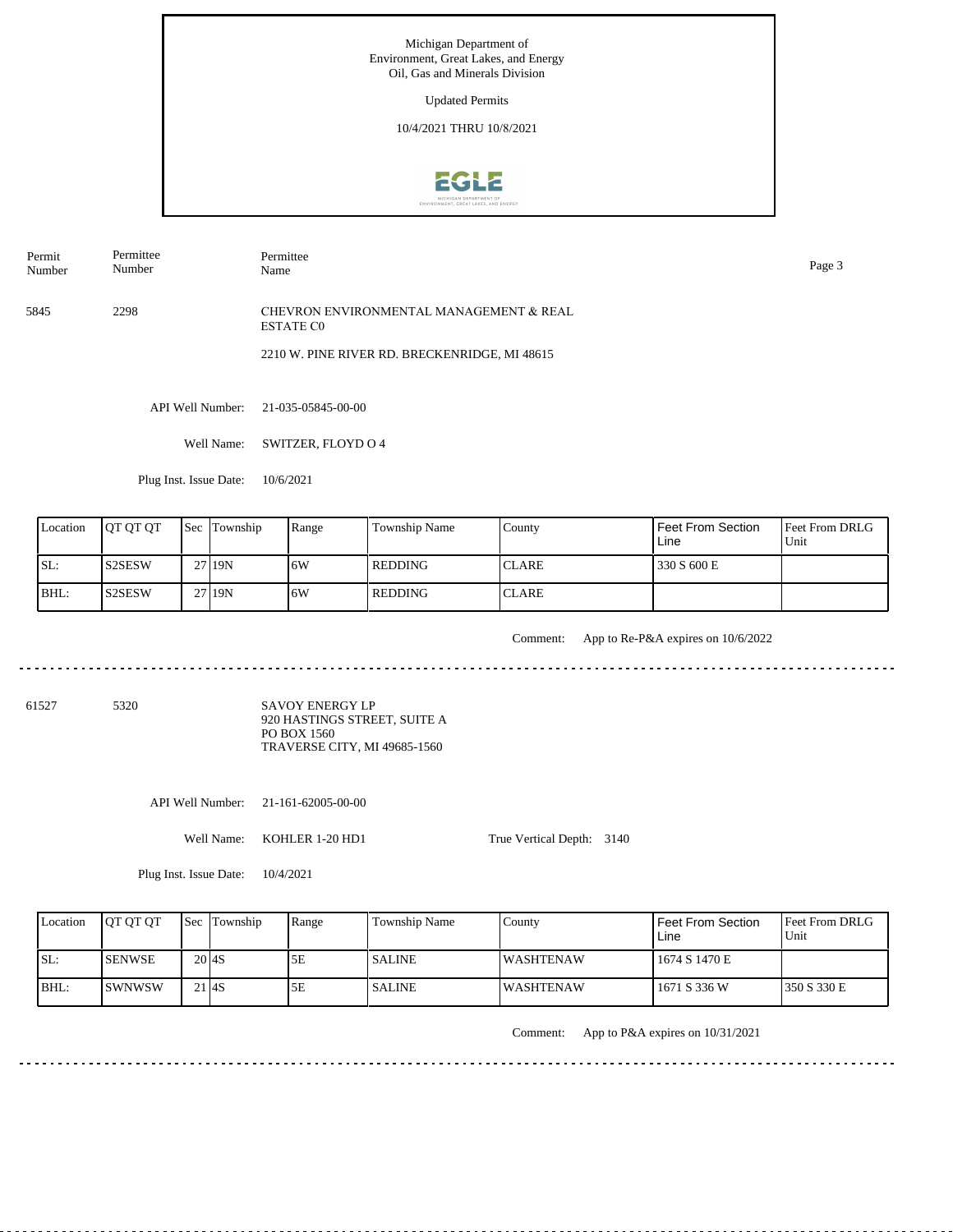Updated Permits

10/4/2021 THRU 10/8/2021



Name Page 4

Permit Number Permittee Number

61533 7772 LAMBDA ENERGY RESOURCES LLC 12012 Wickchester Suite 300

API Well Number: 21-137-62010-00-00

Well Name: BREWER-SAVAGE 1-16

Permittee

Houston, TX 77079 USA

Plug Inst. Issue Date: 9/12/2021

| Location | <b>IOT OT OT</b> | <b>Sec Township</b> | Range | <b>Township Name</b> | County         | Feet From Section<br>Line | <b>Feet From DRLG</b><br>Unit |
|----------|------------------|---------------------|-------|----------------------|----------------|---------------------------|-------------------------------|
| ISL:     | <b>INWNESE</b>   | 16 I 29 N           | 14W   | <b>HAYES</b>         | <b>IOTSEGO</b> | 2476 S 812 E              | 1154 S 522 W                  |
| BHL:     | <b>INWNESE</b>   | 16 29N              | 4W    | <b>HAYES</b>         | <b>LOTSEGO</b> | 2476 S 812 E              | 1154 S 522 W                  |

Comment: App to P&A expires on 10/7/2022

<u>. . . . . . . . . . .</u>

6906 2298

CHEVRON ENVIRONMENTAL MANAGEMENT & REAL ESTATE C0

2210 W. PINE RIVER RD. BRECKENRIDGE, MI 48615

API Well Number: 21-035-06906-00-00

Well Name: ZINK, JOHN 2

Plug Inst. Issue Date: 10/6/2021

| Location | <b>OT OT OT</b>     | <b>Sec Township</b> | Range | Township Name | County       | l Feet From Section<br>Line | <b>Feet From DRLG</b><br>Unit |
|----------|---------------------|---------------------|-------|---------------|--------------|-----------------------------|-------------------------------|
| ISL:     | N <sub>2</sub> SESE | 27 19N              | 6W    | l REDDING     | <b>CLARE</b> | 1990 S 660 E                | 1330 N 660 E                  |
| BHL:     | N <sub>2</sub> SESE | 27 19N              | 6W    | l redding-    | 'CLARE       |                             |                               |

Comment: App to Re-P&A expires on 10/6/2022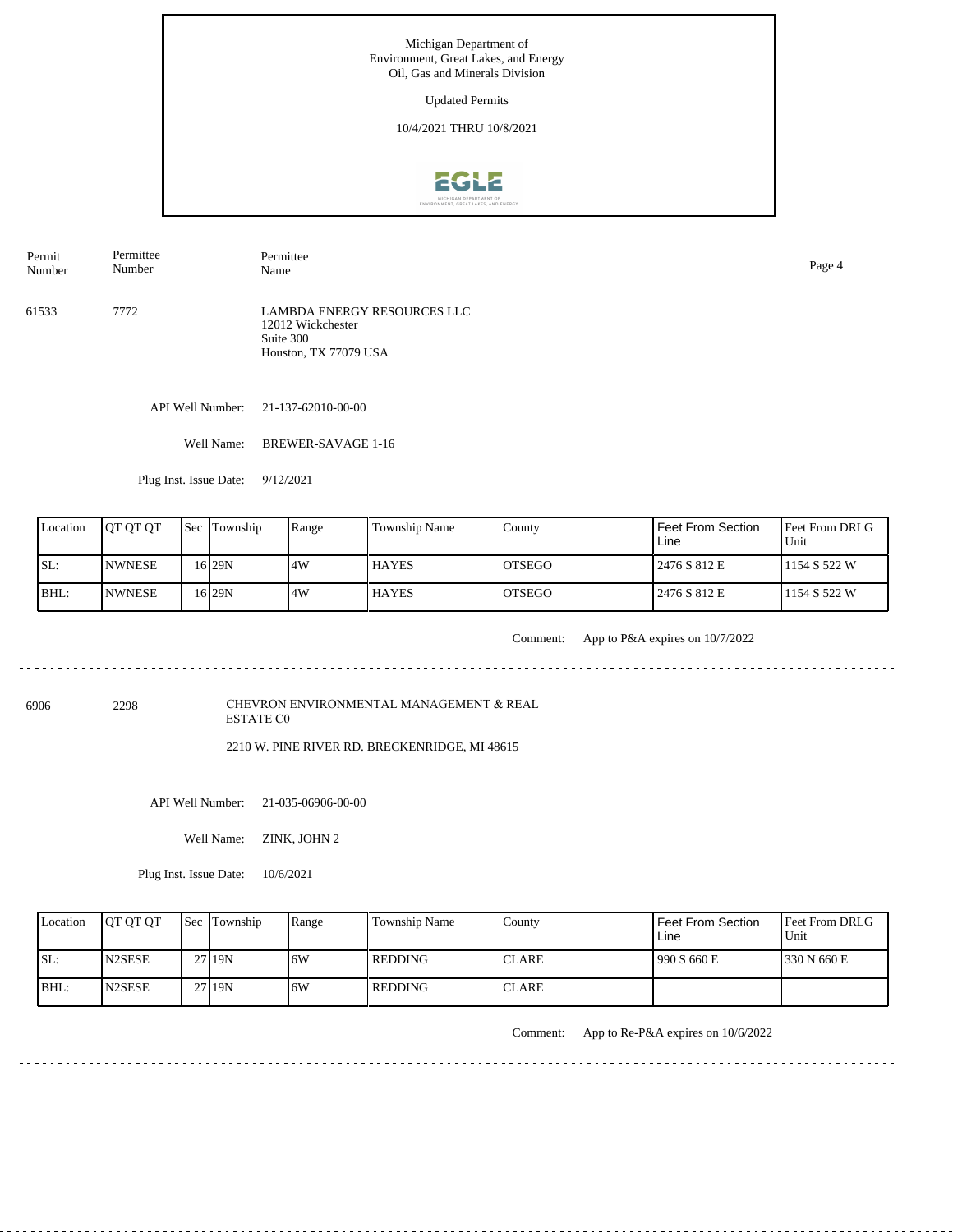Updated Permits

10/4/2021 THRU 10/8/2021



Permit Number Permittee Number Permittee Name Page 5

**RECORD OF WELL PLUGGING:**

26639 5329 PETERSEN GARY L 6194 N QUARTERLINE LUDINGTON, MI 49431

API Well Number: 21-105-26639-00-00

Well Name: FEE (JACK PETERSEN) 2

Plugging Date: 9/20/2021

| Location | <b>JOT OT OT</b> | <b>Sec</b> Township | Range | <b>Township Name</b> | County        | Feet From Section<br>Line | <b>Feet From DRLG</b><br>Unit |
|----------|------------------|---------------------|-------|----------------------|---------------|---------------------------|-------------------------------|
| SL:      | ISWSENW          | 3119N               | 17W   | <b>VICTORY</b>       | <b>IMASON</b> | 330 S 990 E               |                               |
| BHL:     | ISWSENW          | 3119N               | 17W   | <b>VICTORY</b>       | <b>IMASON</b> |                           |                               |

48661 6361

RIVERSIDE ENERGY MICHIGAN LLC 10691 EAST CARTER ROAD SUITE 201 TRAVERSE CITY, MI 49684

API Well Number: 21-009-48661-00-00

Well Name: MALPAS A1-34

Plugging Date: 12/10/2018

|      | Location | <b>IOT OT OT</b> | <b>Sec</b> Township | Range | <b>Township Name</b> | County        | Feet From Section<br>Line | <b>Feet From DRLG</b><br>Unit |
|------|----------|------------------|---------------------|-------|----------------------|---------------|---------------------------|-------------------------------|
| SL:  |          | ISENWNW          | $34$ 31N            | 6W    | <b>JORDAN</b>        | <b>ANTRIM</b> | 940 N 720 W               | 1380 S 570 E                  |
| BHL: |          | ISENWNW          | $34$ 31N            | 6W    | <b>JORDAN</b>        | <b>ANTRIM</b> |                           |                               |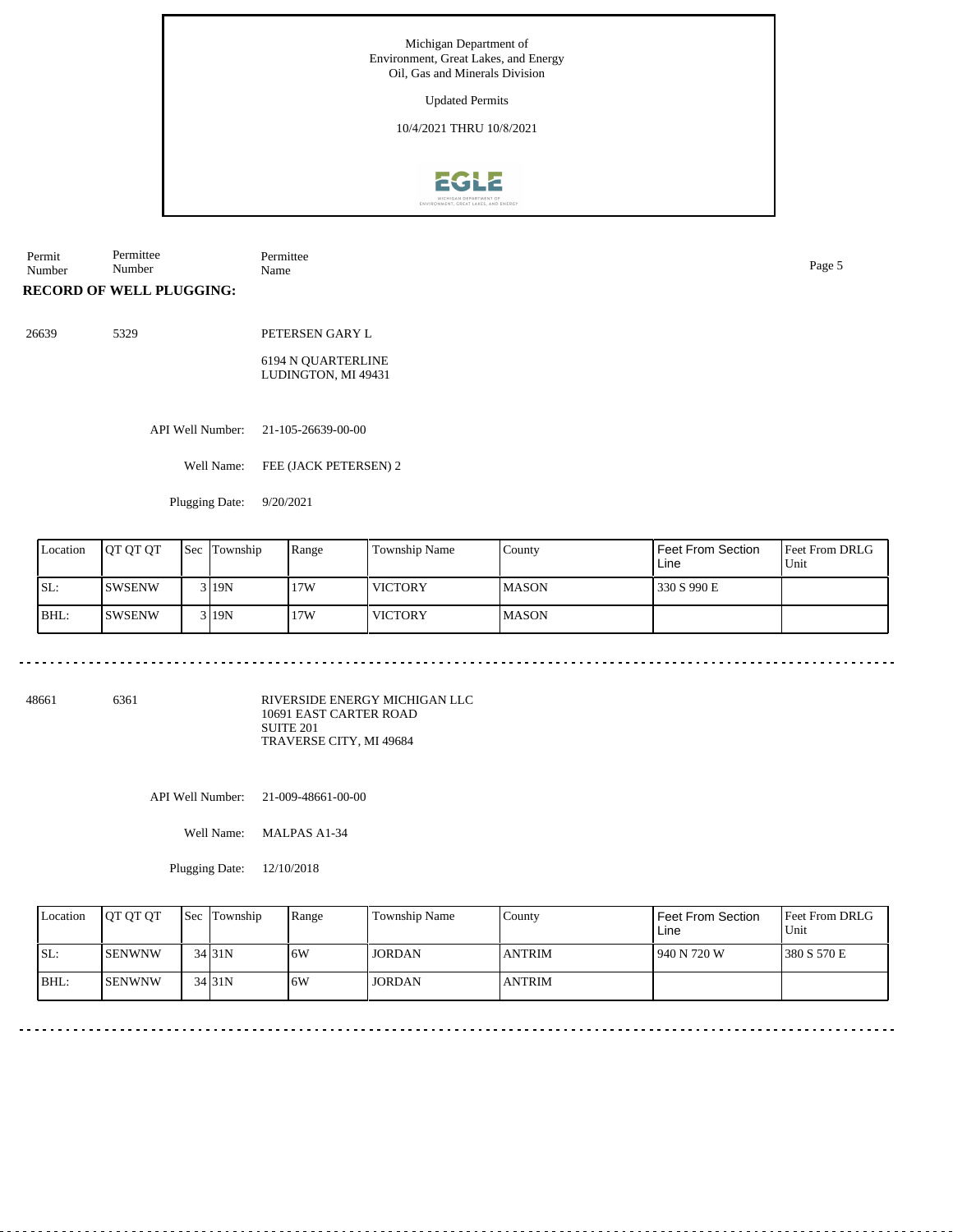Updated Permits

10/4/2021 THRU 10/8/2021



Permit Number Permittee Number Permittee<br>Name Name Page 6

61533 7772 LAMBDA ENERGY RESOURCES LLC 12012 Wickchester Suite 300 Houston, TX 77079 USA

API Well Number: 21-137-62010-00-00

Well Name: BREWER-SAVAGE 1-16

Plugging Date: 9/15/2021

| Location | <b>IOT OT OT</b> | Sec | Township  | Range | <b>Township Name</b> | County  | Feet From Section<br>Line | <b>Feet From DRLG</b><br>Unit |
|----------|------------------|-----|-----------|-------|----------------------|---------|---------------------------|-------------------------------|
| ISL:     | <b>INWNESE</b>   |     | 16 I 29 N | .4W   | <b>HAYES</b>         | IOTSEGO | 2476 S 812 E              | 1154 S 522 W                  |
| IBHL:    | <b>INWNESE</b>   |     | 16 I 29 N | .4W   | <b>HAYES</b>         | IOTSEGO | 2476 S 812 E              | 1154 S 522 W                  |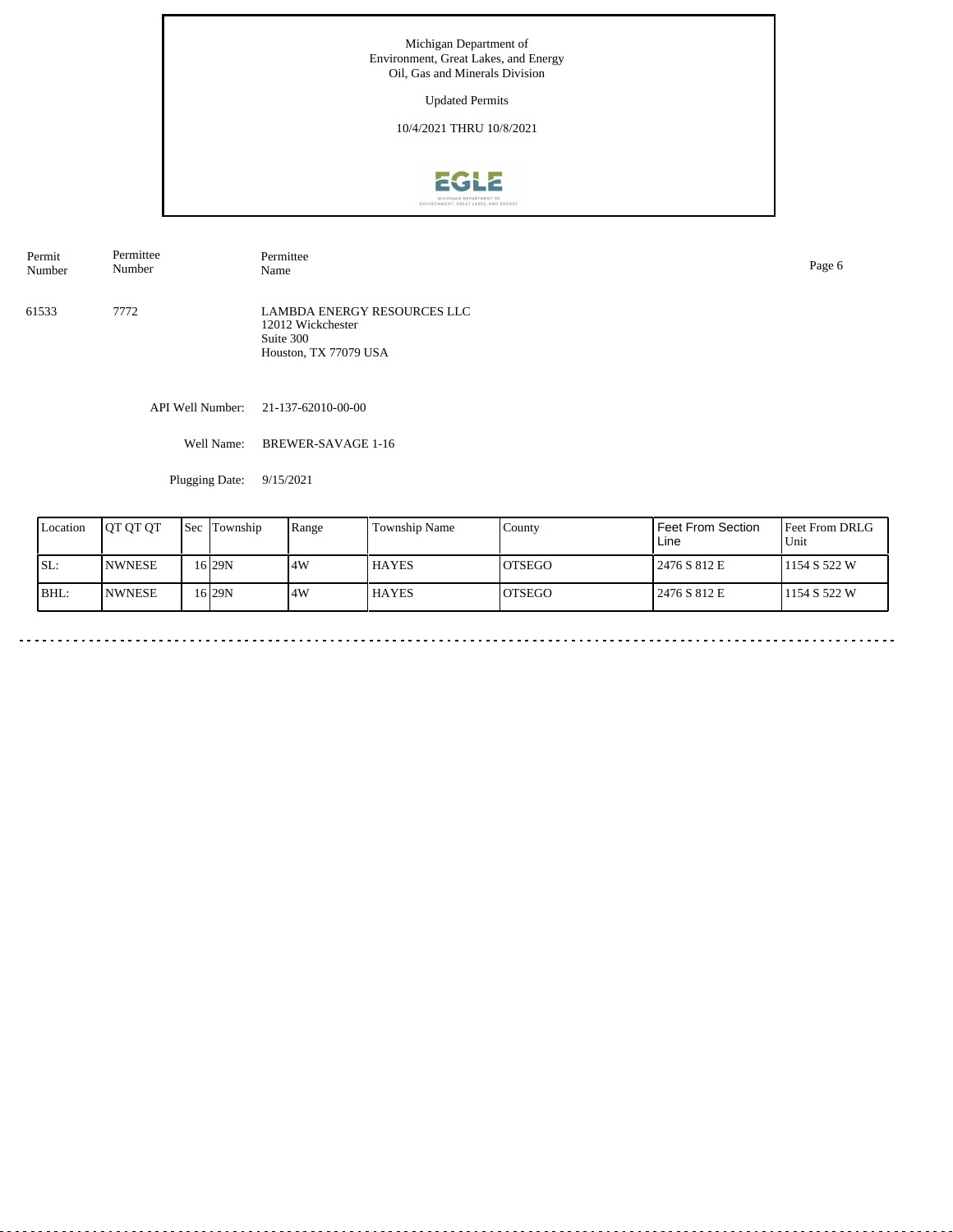Updated Permits

10/4/2021 THRU 10/8/2021



Permit Number Permittee Number Permittee Name Page 7

## **APPLICATIONS TO CHANGE WELL STATUS:**

14476 6371

BREITBURN OPERATING LIMITED PARTNERSHIP 1111 BAGBY STREET, SUITE 1600

HOUSTON, TX 77002

API Well Number: 21-079-14476-00-00

Well Name: STATE GARFIELD A 5

Approval Date: 10/1/2021

| Location | IOT OT OT     | <b>Sec Township</b> | Range | <b>Township Name</b> | County           | Feet From Section<br>Line | Feet From DRLG<br>Unit |
|----------|---------------|---------------------|-------|----------------------|------------------|---------------------------|------------------------|
| SL:      | <b>W2NESE</b> | 13 25 N             | 5W    | <b>GARFIELD</b>      | <b>IKALKASKA</b> | 660 N 990 E               | 3300 N 990 E           |
| BHL:     | W2NESE        | 13 I25N             | 5W    | <b>GARFIELD</b>      | <b>KALKASKA</b>  |                           |                        |

Proposed Rework: ACOWS to Perforate and Test Current Formation Comment: ACOWS to perf and test F/ 4002' T/ 4012' expires on ACOWS to Perforate and Test Current Formation

14841 6371

BREITBURN OPERATING LIMITED PARTNERSHIP 1111 BAGBY STREET, SUITE 1600

HOUSTON, TX 77002

API Well Number: 21-039-14841-00-00

Well Name: JOSEPH, H H 7

Approval Date: 10/1/2021

| Location | <b>IOT OT OT</b> | <b>Sec</b> Township | Range | Township Name       | County           | Feet From Section<br>Line | <b>Feet From DRLG</b><br>Unit |
|----------|------------------|---------------------|-------|---------------------|------------------|---------------------------|-------------------------------|
| ISL:     | W2SWNW           | 7 I 25 N            | .4W   | <b>BEAVER CREEK</b> | <b>ICRAWFORD</b> | 660 S 330 W               | 1980 N 330 W                  |
| BHL:     | W2SWNW           | 7125N               | 4W    | <b>BEAVER CREEK</b> | <b>ICRAWFORD</b> |                           |                               |

ACOWS to Perforate and Test Current Formation

Proposed Rework: ACOWS to Perforate and Test Current Formation Comment: ACOWS to perf and test F/ 4002' T/ 4011' expires on 10/1/2022

10/1/2022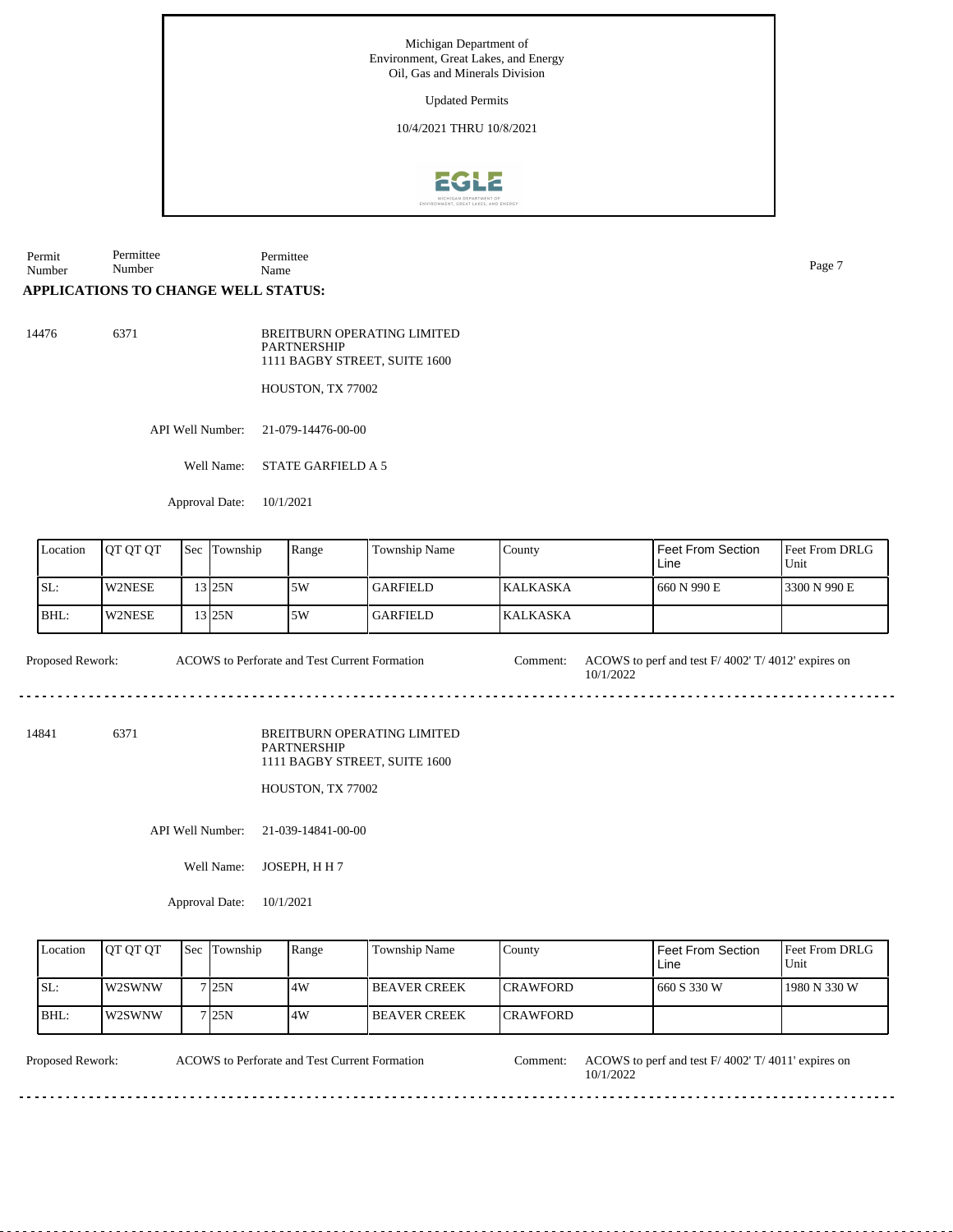Updated Permits

10/4/2021 THRU 10/8/2021



Permit Number Permittee Number

Permittee Name Page 8

55311 6371 BREITBURN OPERATING LIMITED PARTNERSHIP 1111 BAGBY STREET, SUITE 1600

HOUSTON, TX 77002

API Well Number: 21-039-55311-00-00

Well Name: STATE BEAVER CREEK B2-27

Approval Date: 10/1/2021

| Location | <b>IOT OT OT</b> | <b>Sec</b> Township | Range | <b>Township Name</b> | County           | Feet From Section<br>Line | <b>Feet From DRLG</b><br>Unit |
|----------|------------------|---------------------|-------|----------------------|------------------|---------------------------|-------------------------------|
| ISL:     | <b>INWSENW</b>   | 27 25 N             | .4W   | <b>IBEAVER CREEK</b> | <b>ICRAWFORD</b> | 1871 N 1650 W             |                               |
| IBHL:    | <b>INWSENW</b>   | 27 <sub>125N</sub>  | .4W   | <b>IBEAVER CREEK</b> | <b>ICRAWFORD</b> |                           |                               |

Proposed Rework: ACOWS to Perforate and Test Current Formation Comment: ACOWS to perf and stimulate current formation F/ 3943' T/ ACOWS to Perforate and Test Current Formation 3953' expires on 10/1/2022 

60660 6371

BREITBURN OPERATING LIMITED PARTNERSHIP 1111 BAGBY STREET, SUITE 1600

HOUSTON, TX 77002

. . . . . . . . . . . .

API Well Number: 21-039-60660-00-00

Well Name: STATE BEAVER CREEK (DRZ3) C4-28 True Vertical Depth: 4147

Approval Date: 10/1/2021

| Location | <b>IOT OT OT</b> | <b>Sec Township</b> | Range | Township Name        | Countv           | <b>Feet From Section</b><br>Line | <b>Feet From DRLG</b><br>Unit |
|----------|------------------|---------------------|-------|----------------------|------------------|----------------------------------|-------------------------------|
| ISL:     | <b>ISWNWSE</b>   | 28 <sub>25N</sub>   | .4W   | <b>IBEAVER CREEK</b> | <b>ICRAWFORD</b> | 1913 S 2400 E                    |                               |
| BHL:     | <b>ISWNESE</b>   | 28 <sub>25N</sub>   | .4W   | <b>BEAVER CREEK</b>  | <b>ICRAWFORD</b> | 1932 S 960 E                     | 13256 S 6197 E                |

ACOWS to Perforate and Test Current Formation

Proposed Rework: ACOWS to Perforate and Test Current Formation Comment: ACOWS to perf and stimulate current formation F/ 4251' T/ 4258' expires on 10/1/2022 Comment: